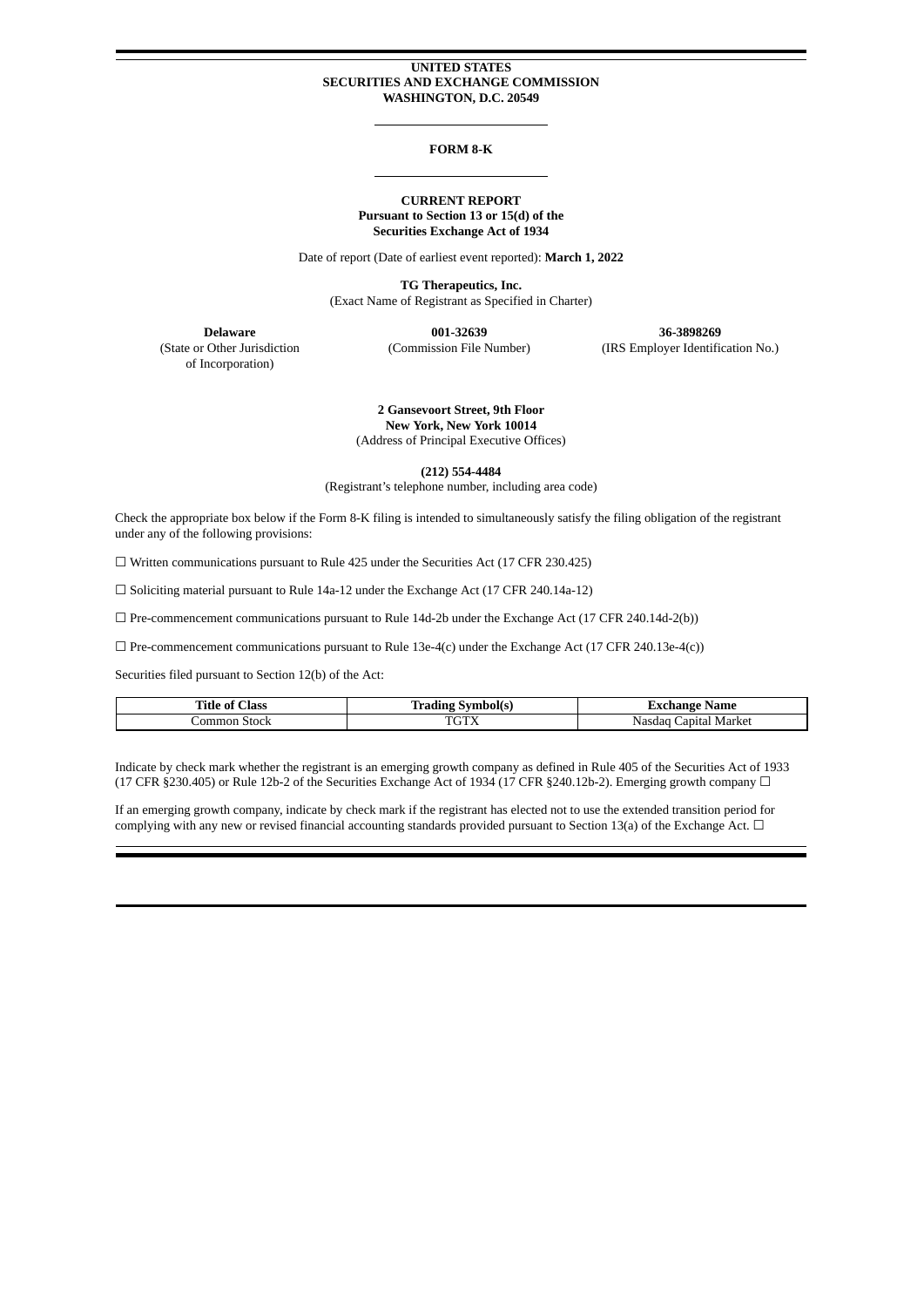## **Item 2.02. Results of Operations and Financial Condition.**

On March 1, 2022, TG Therapeutics, Inc. ("TG" or the "Company") issued a press release announcing results of operations for the three and twelve months ended December 31, 2021. A copy of such press release is being furnished as Exhibit 99.1.

In accordance with General Instruction B.2 of Form 8-K, the information included in Item 2.02 of this Current Report on Form 8-K (including Exhibit 99.1 hereto), shall not be deemed "filed" for the purposes of Section 18 of the Securities Exchange Act of 1934, as amended (the "Exchange Act"), or otherwise subject to the liabilities of that section, nor shall it be deemed incorporated by reference into any filing made by the Company under the Exchange Act or Securities Act of 1933, as amended, except as shall be expressly set forth by specific reference in such a filing.

## **Item 9.01. Financial Statements and Exhibits.**

## **Exhibit No. Description**

99.1 Press [Release,](#page-3-0) dated March 1, 2022.

Exhibit 104 The cover page from this Current Report on Form 8-K formatted in Inline XBRL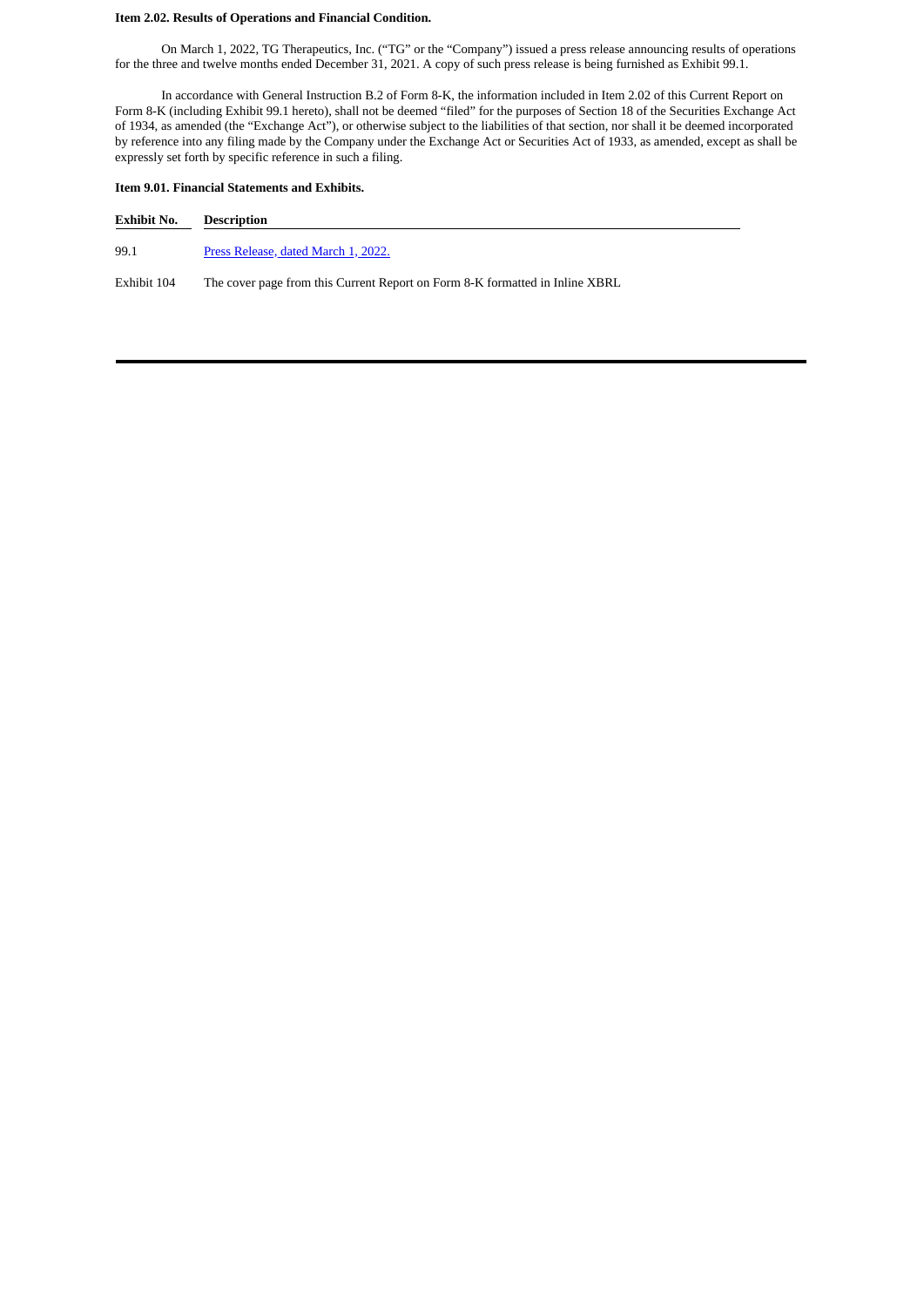## **SIGNATURES**

Pursuant to the requirements of the Securities Exchange Act of 1934, the registrant has duly caused this report to be signed on its behalf by the undersigned hereunto duly authorized.

TG THERAPEUTICS, INC.

(Registrant)

Date: March 1, 2022 By: /s/ Sean A. Power

Name: Sean A. Power Title: Chief Financial Officer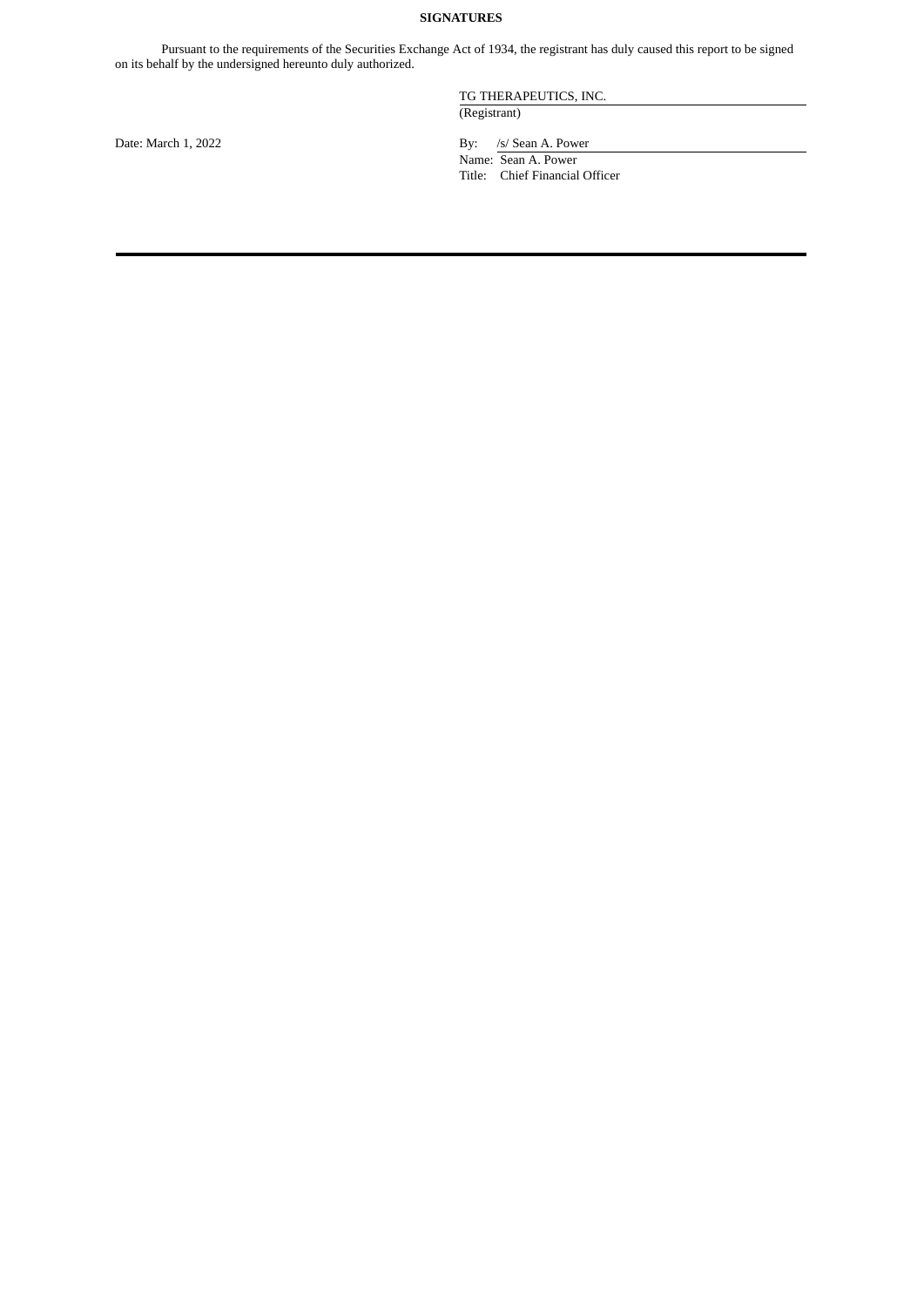#### <span id="page-3-0"></span>**TG Therapeutics Provides Business Update and Reports Fourth Quarter and Year-End 2021 Financial Results**

#### *Conference call to be held today, Tuesday, March 1, 2022, at 8:30 AM ET*

New York, NY, (**March 1, 2022)** – TG Therapeutics, Inc. (NASDAQ: TGTX) today announced its financial results for the fourth quarter and year ended December 31, 2021, and recent company developments, along with a business outlook for 2022.

Michael S. Weiss, the Company's Chairman and Chief Executive Officer, stated, "While we've faced numerous challenges over the last several months, we continued to progress our programs forward toward commercialization. With both MS and CLL BLA/sNDA submissions pending at the FDA, we continue to see 2022 as potentially the most transformative year in the Company's history." Mr. Weiss continued, "We are looking forward to the upcoming ODAC meeting where we can showcase the clinical profile of UKONIQ® monotherapy in its approved indications and in combination with ublituximab in CLL. We are also very excited about the evolving profile of ublituximab and its potential role in the treatment of RMS. We continue to receive positive feedback from the MS community about the safety, efficacy and one hour infusion offered by ublituximab."

## **2021 Highlights & Recent Developments**

## **Ublituximab in Multiple Sclerosis**

- U.S. Food and Drug Administration (FDA) accepted the Biologics License Application (BLA) for ublituximab, as a treatment for patients with relapsing forms of multiple sclerosis (RMS) and set a Prescription Drug User Fee Act (PDUFA) goal date of September 28, 2022.
- Presented positive results, including new analyses, from the ULTIMATE I and II Phase 3 trials at the 2021 Congress of the European Committee for Treatment and Research in Multiple Sclerosis (ECTRIMS) and at the 2022 Americas Committee for Treatment and Research in Multiple Sclerosis (ACTRIMS) annual forum. As previously reported, both trials met their primary endpoint with ublituximab treatment demonstrating a statistically significant reduction in annualized relapse rate (ARR) over a 96-week period compared to teriflunomide in patients with RMS. Additional secondary, tertiary and post-hoc sensitivity analyses were also presented, including T1 and T2 lesions, no evidence of disease activity (NEDA), brain volume, multiple sclerosis functional composite (MSFC) score, neutralizing antibodies and antidrug antibodies, and pharmacodynamics of B-cell depletion.

## **Ublituximab plus UKONIQ® (umbralisib) (U2) in Chronic Lymphocytic Leukemia**

- FDA accepted a BLA for ublituximab and a supplemental New Drug Application (sNDA) for UKONIQ, both submissions requesting approval of U2 as a treatment for patients with chronic lymphocytic leukemia (CLL) and small lymphocytic lymphoma (SLL). These applications were based on results from the UNITY-CLL Phase 3 trial, which included both treatment-naïve and relapsed or refractory (R/R) CLL patients. FDA notified the Company that it plans to host a meeting of the Oncologic Drugs Advisory Committee (ODAC), in connection with its review of the pending BLA/sNDA for U2, in the March/April 2022 timeframe. Due to the pending ODAC meeting, the Company does not expect a decision on the BLA/sNDA by the current PDUFA goal date of March 25, 2022.
- Related to the concerns giving rise to the ODAC, FDA imposed a partial clinical hold on studies of U2 and its components in CLL and NHL.

## **UKONIQ in Relapsed or Refractory Marginal Zone Lymphoma & Follicular Lymphoma**

- Launched UKONIQ in the U.S. for the treatment of adult patients with relapsed or refractory marginal zone lymphoma (MZL) who have received at least one prior anti-CD20 based regimen and adult patients with relapsed or refractory follicular lymphoma (FL) who have received at least three prior lines of systemic therapy.
- Generated \$6.5 million in total net UKONIQ revenue from launch through the end of Q4 2021, approximately ten months.
- Achieved broad U.S. payor coverage for more than 95% of Medicare and commercial lives and inclusion in the National Comprehensive Cancer Network (NCCN) Clinical Practice Guidelines for MZL and FL.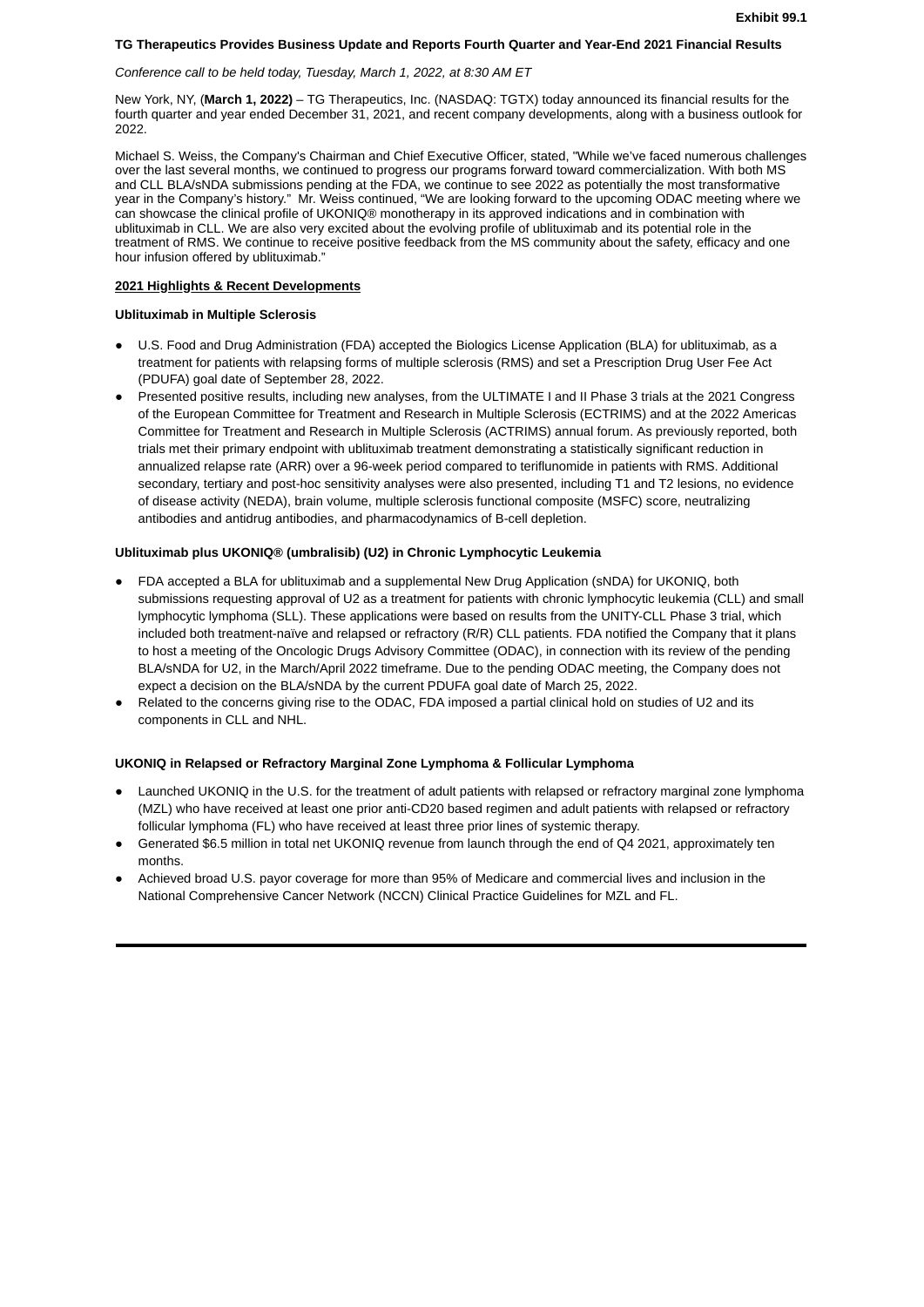## **TG-1701 in B-cell Malignancies**

Presented updated data on TG-1701, our investigational bruton tyrosine kinase (BTK) inhibitor, as a monotherapy and in combination with U2 in patients with B-cell malignancies at the 2021 American Society of Hematology (ASH) annual meeting.

## **Strengthened Cash Position**

Ended the year with more than \$350 million in cash, cash equivalents and investment securities.

## **Key Objectives for 2022**

- Obtain a favorable outcome at the upcoming ODAC meeting.
- Obtain FDA approval of U2 in CLL and SLL.
- Obtain FDA approval of ublituximab in RMS.
- Continue to advance our early pipeline candidates including TG-1501 (cosibelimab), our PDL1 inhibitor, TG-1701, our BTK inhibitor and TG-1801 our CD47/CD19 bispecific antibody.

## **Financial Results for the Fourth Quarter and Full Year 2021**

- **Product Revenue, net:** Product revenue, net was approximately \$2.3 million and \$6.5 million for the three and twelve months ended December 31, 2021. Net product revenues represent U.S. sales from our sole commercial product, UKONIQ, which received accelerated approval from the FDA on February 5, 2021.
- **R&D Expenses:** Total research and development (R&D) expense was \$62.6 million and \$222.6 million for the three and twelve months ended December 31, 2021, compared to \$43.0 million and \$165.9 million for the three and twelve months ended December 31, 2020. The increase was due primarily to an increase in manufacturing expenses, as well as an increase in non-cash compensation R&D expense during the twelve months ended December 31, 2021 over the comparable period in 2020.
- **SG&A Expenses:** Total selling, general and administrative (SG&A) expense was \$32.4 million and \$128.1 million for the three and twelve months ended December 31, 2021, and \$43.9 million and \$107.9 million for the three and twelve months ended December 31, 2020. The increase during the twelve months ended December 31, 2021 was primarily attributable to increased personnel and other selling, general and administrative costs associated with execution of the launch of UKONIQ and planning for the potential launches of U2 in CLL/SLL and ublituximab in RMS. The decrease during the three months ended December 31, 2021 was primarily related to non-cash compensation expense related to milestone-based vesting of restricted stock grants during the comparable period in 2020.
- **Net Loss:** Net loss was \$93.3 million and \$348.1 million for the three and twelve months ended December 31, 2021, compared to \$88.2 million and \$279.4 million for the three and twelve months ended December 31, 2020. Excluding non-cash compensation, the net loss for the three and twelve months ended December 31, 2021 was approximately \$79.0 million and \$286.8 million, compared to a net loss of \$54.7 million and \$199.1 million for the three and twelve months ended December 31, 2020.
- **Cash Position and Financial Guidance:** Cash, cash equivalents and investment securities were \$350.3 million as of December 31, 2021, which the Company believes will be sufficient to fund the Company's planned operations into 2023.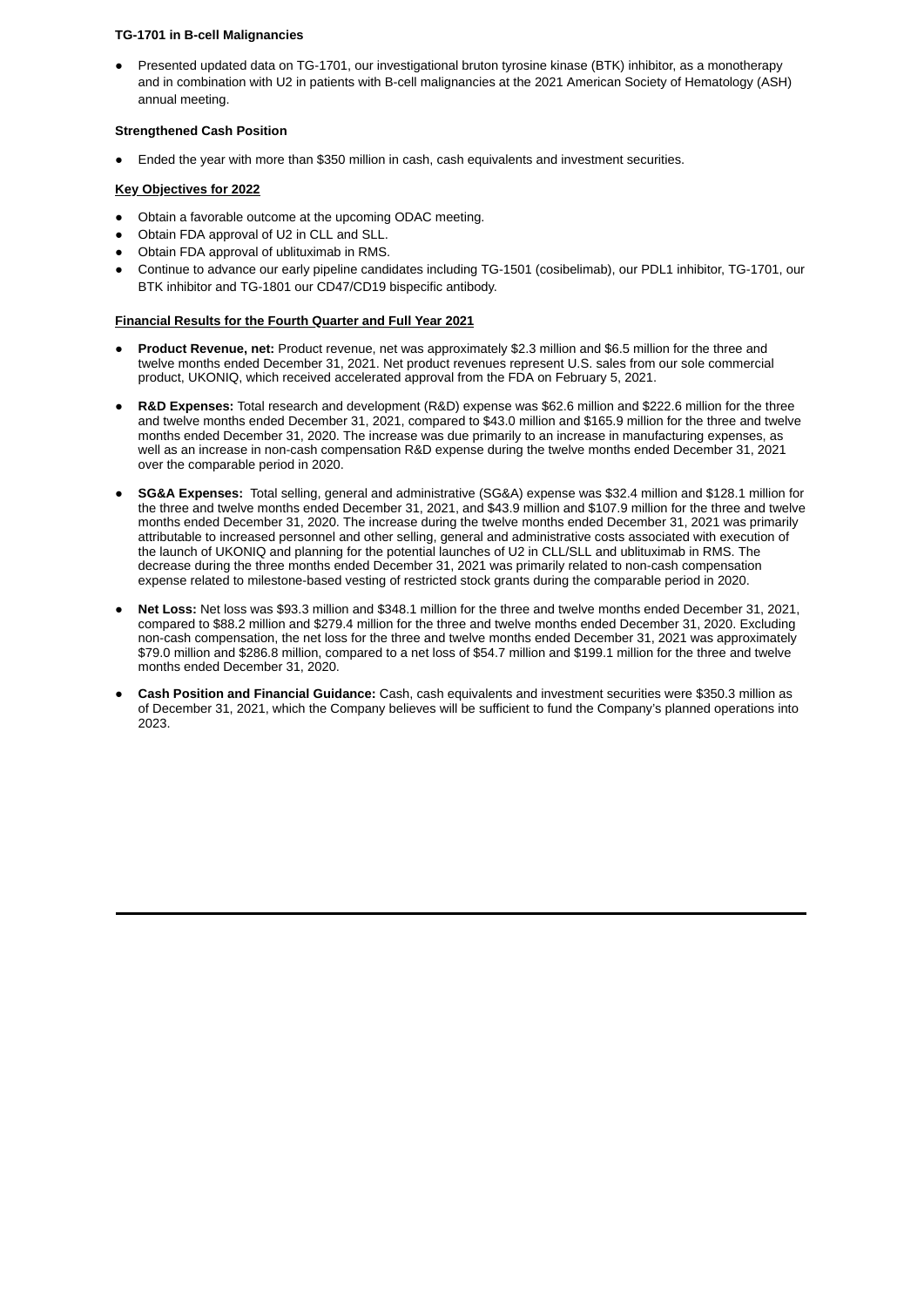## **CONFERENCE CALL INFORMATION**

The Company will host a conference call today, March 1, 2022, at 8:30 AM ET, to discuss the Company's fourth quarter and year-end 2021 financial results and provide a business outlook for 2022.

In order to participate in the conference call, please call 1-877-407-8029 (U.S.), 1-201-689-8029 (outside the U.S.), Conference Title: TG Therapeutics. A live audio webcast will be available on the Events page, located within the Investors & Media section, of the Company's website at http://ir.tgtherapeutics.com/events. An audio recording of the conference call will also be available for replay at www.tgtherapeutics.com, for a period of 30 days after the call.

## **ABOUT TG THERAPEUTICS, INC.**

TG Therapeutics is a fully-integrated, commercial stage biopharmaceutical company focused on the acquisition, development and commercialization of novel treatments for B-cell malignancies and autoimmune diseases. In addition to an active research pipeline including five investigational medicines across these therapeutic areas, TG has received accelerated approval from the U.S. FDA for UKONIQ® (umbralisib), for the treatment of adult patients with relapsed/refractory marginal zone lymphoma who have received at least one prior anti-CD20-based regimen and relapsed/refractory follicular lymphoma who have received at least three prior lines of systemic therapies. Currently, the Company has three programs in Phase 3 development for the treatment of patients with relapsing forms of multiple sclerosis (RMS) and patients with chronic lymphocytic leukemia (CLL) and several investigational medicines in Phase 1 clinical development. For more information, visit www.tgtherapeutics.com, and follow us on Twitter @TGTherapeutics and Linkedin.

UKONIQ® is a registered trademark of TG Therapeutics, Inc.

### **Cautionary Statement**

This press release contains forward-looking statements that involve a number of risks and uncertainties. For those statements, we claim the protection of the safe harbor for forward-looking statements contained in the Private Securities Litigation Reform Act of 1995. Such forward looking statements include but are not limited to statements regarding the Company's plans, goals, strategies, timelines, anticipated milestones, and expectations for our current or future approved drugs and drug candidates, including the continued U.S. approval and commercialization of UKONIQ® (umbralisib); plans and timelines for FDA review of the marketing applications for ublituximab in combination with umbralisib (U2) in chronic lymphocytic leukemia (CLL) and small lymphocytic lymphoma (SLL) and ublituximab in relapsing forms of multiple sclerosis (RMS) and, if approved, commercializing U2 and ublituximab; the initiation of clinical trials or the results of ongoing and planned clinical trials; the potential benefits of any of the Company's current or future approved drugs or drug candidates in treating patients; and the Company's future cash position.

Any forward-looking statements in this press release are based on management's current expectations and beliefs and are subject to a number of risks, uncertainties and important factors that may cause actual events or results to differ materially from those expressed or implied by any forward-looking statements contained in this press release. In addition to the risk factors identified from time to time in our reports filed with the Securities and Exchange Commission, factors that could cause our actual results to differ materially include the following: the risk that the outcome of the planned ODAC meeting regarding UKONIQ in its currently approved indications and U2 in CLL is not favorable, or, even if favorable, the FDA does not approve U2 or does so in a narrowly defined population or imposes certain restrictions or warnings that negatively impact the commercial potential of U2 in CLL, the currently approved indications for UKONIO, or any future indications for UKONIQ or ublituximab; the risk that we are not able to maintain marketing authorization for UKONIQ in the U.S., including the risk we may fail to satisfy post-approval regulatory requirements, such as the submission of sufficient data from a confirmatory clinical study; the risk that the FDA does not approve ublituximab in RMS; our ability to build upon our commercial infrastructure to successfully commercialize U2 in CLL and SLL and ublituximab in RMS, if approved, and continue to market UKONIQ in its currently approved indications; our ability to meet post-approval compliance obligations (on topics including but not limited to product quality, product distribution and supply chain, pharmacovigilance, and sales and marketing); the potential for variation from the Company's projections and estimates about the potential market for UKONIQ, U2, and ublituximab; ;the risk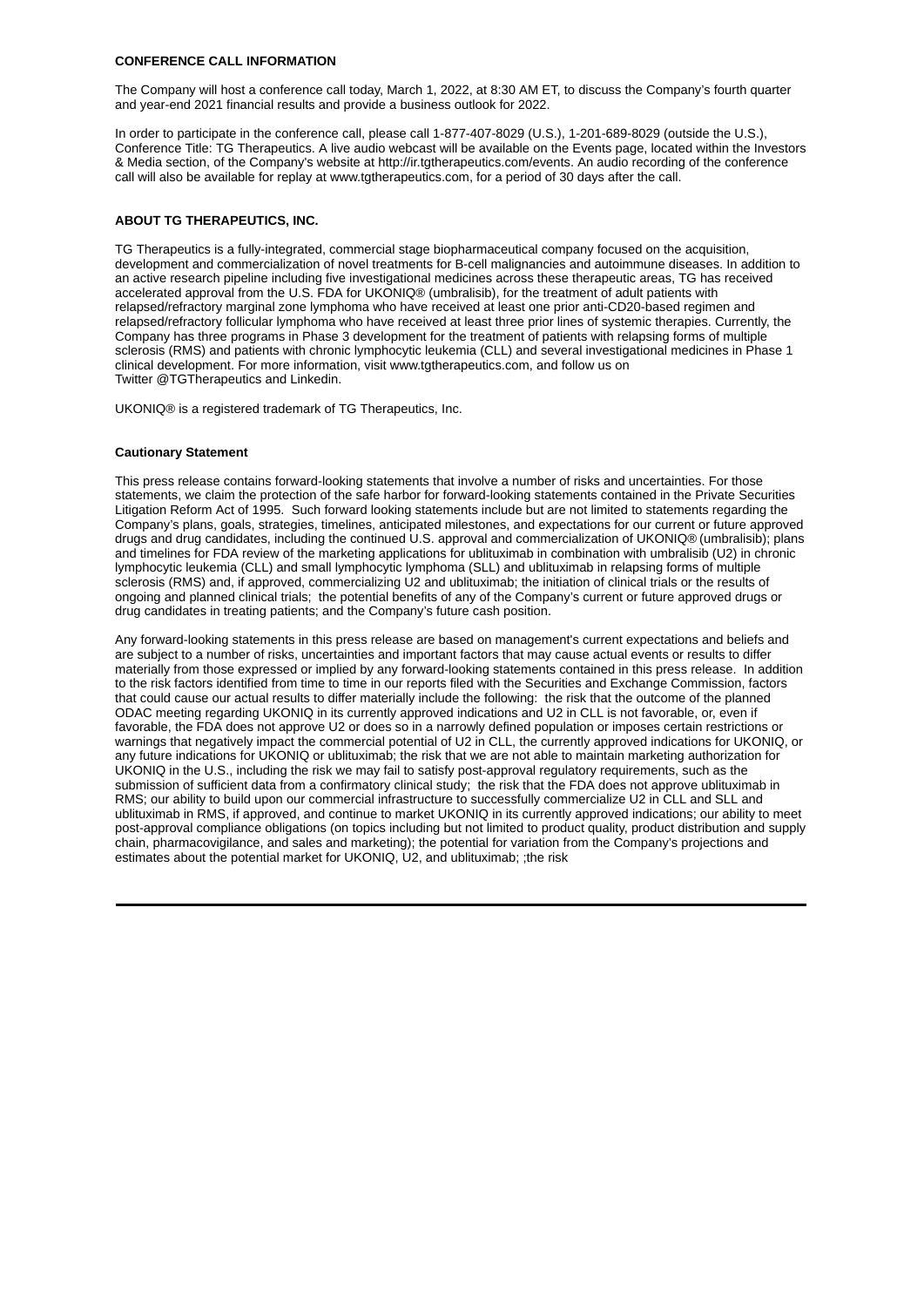that the interim, top-line and preliminary data from our clinical trials that we announce or publish may change, or the perceived product profile may be impacted, as more patient data or additional endpoints (including efficacy and safety) are analyzed; the risk that preclinical and clinical results for the Company's drug candidates may not support further development of such drug candidates; the Company's reliance on third parties for manufacturing, distribution and supply, and a range of other support functions for our clinical and commercial products, including UKONIQ and ublituximab; the timing of completion of our ongoing clinical trials and initiation of future clinical trials, including the risk that FDA may not remove the partial clinical holds on studies evaluating t U2 and its components in CLL and non-Hodgkin lymphoma; the uncertainties inherent in research and development; the risk that the ongoing COVID-19 pandemic and associated government control measures have an adverse impact on our research and development plans or commercialization efforts; the accuracy of our estimates regarding expenses, future revenue, capital requirements and needs for additional financing; our financial performance; and the sufficiency of our existing capital resources to fund our future operating expenses. Further discussion about these and other risks and uncertainties can be found in our Annual Report on Form 10-K for the fiscal year ended December 31, 2020 and in our other filings with the U.S. Securities and Exchange Commission. Any forward-looking statements set forth in this press release speak only as of the date of this press release. We do not undertake to update any of these forward-looking statements to reflect events or circumstances that occur after the date hereof. This press release and prior releases are available at www.tgtherapeutics.com. The information found on our website is not incorporated by reference into this press release and is included for reference purposes only.

## CONTACT:

## **Investor Relations**

Email: ir@tgtxinc.com Telephone: 1.877.575.TGTX (8489), Option 4

## **Media Relations:**

Email: media@tgtxinc.com Telephone: 1.877.575.TGTX (8489), Option 6